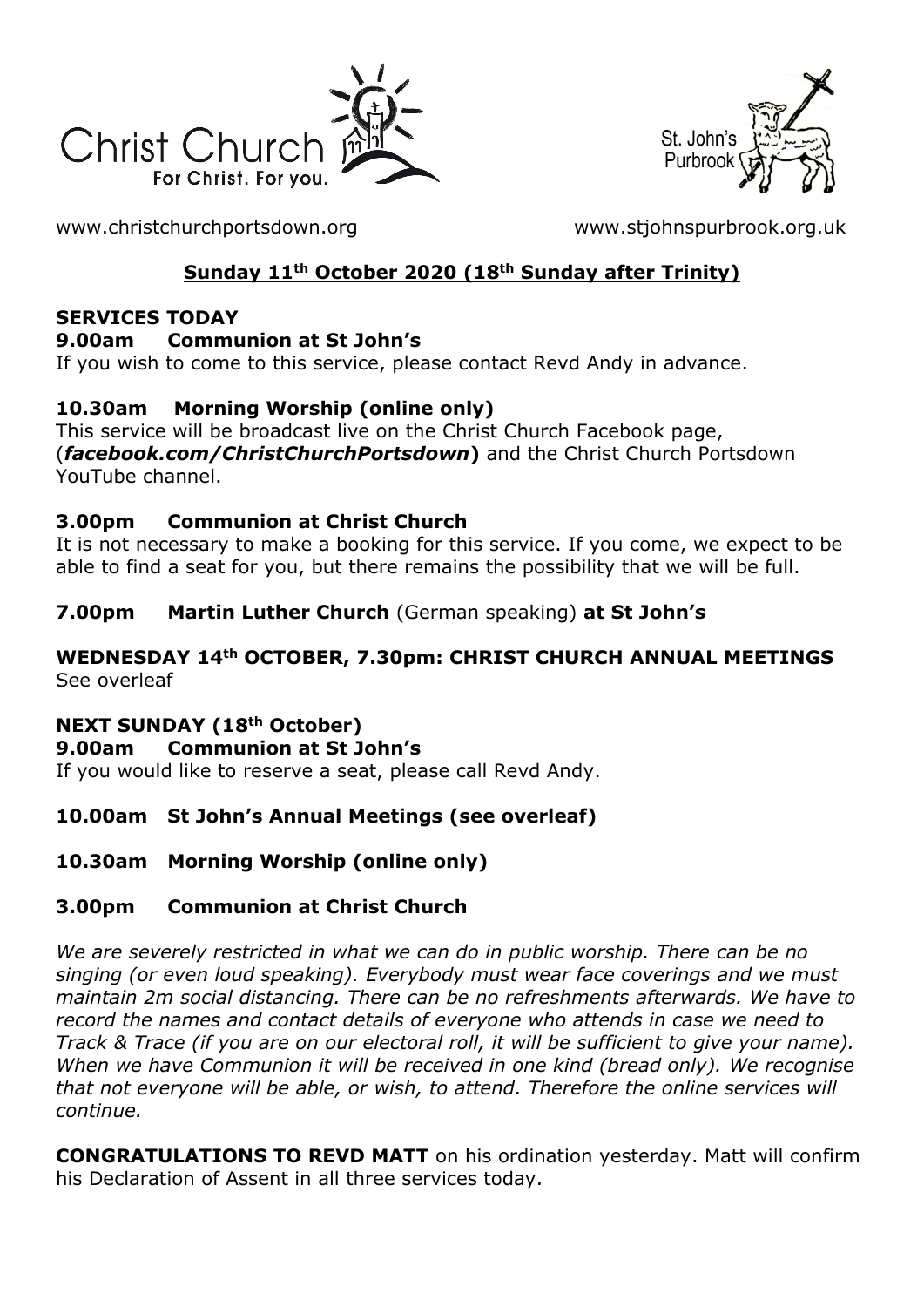#### **CHRIST CHURCH ANNUAL MEETINGS**

The Meeting of Parishioners (to elect churchwardens) and the Annual Parochial Church Meeting for the parish of Portsdown will take place from **7.30pm on Wednesday 14th October** at Christ Church. There are vacancies for:

- Two churchwardens
- Two members of Deanery Synod
- Four members of the PCC

Please advise the Vicar if you would like to attend.

If you are a member of the Christ Church Electoral roll, you should have received a letter and reports (digital or physical). If you have not, please contact Andy.

#### **ST JOHN'S ANNUAL MEETINGS**

The Meeting of Parishioners (to elect churchwardens) and the Annual Parochial Church Meeting for the parish of Purbrook will take place from **10am on Sunday**  18<sup>th</sup> October (in church unless advised otherwise). There are vacancies for:

- Two churchwardens
- Two members of Deanery Synod
- Six members of the PCC

Please advise the Vicar if you would like to attend.

If you are a member of the St John's Electoral roll, you should have received a letter and reports (digital or physical). If you have not, please contact Andy.

#### **REMEMBRANCE SUNDAY**

We will be marking Remembrance Sunday in our churches on 8<sup>th</sup> November. Exactly how we will do that, taking into account the restrictions in place at that time, is yet to be decided.

| <b>CONTACTS</b>      |                                            |
|----------------------|--------------------------------------------|
| <b>Vicar</b>         | <b>Revd Andy Wilson</b> (day off Monday)   |
|                      | vicar@christchurchportsdown.org            |
|                      | purbrookvicar@gmail.com                    |
| <b>Associate</b>     | <b>Revd Laura Cameron</b>                  |
| <b>Minister</b>      | revdlauracameron@gmail.com                 |
| <b>Curate</b>        | <b>Revd Matt Grove</b> (day off Friday)    |
|                      | matt.grove@christchurchportsdown.org       |
| <b>Churchwarden</b>  | <b>Bill Jeffery</b>                        |
| <b>SJP</b>           | purbrookchurch@gmail.com                   |
| Churchwarden         | <b>Stephen Anderson</b>                    |
| <b>CCP</b>           | stephen.anderson@christchurchportsdown.org |
| <b>Administrator</b> | <b>Emma Evans</b>                          |
|                      | parish.office@christchurchportsdown.org    |
| <b>Hall Manager</b>  | Jacqui Wilson                              |
| <b>CCP</b>           | hall.manager@christchurchportsdown.org     |
| Website              | <b>Matt Doe</b>                            |
|                      | webmaster@christchurchportsdown.org        |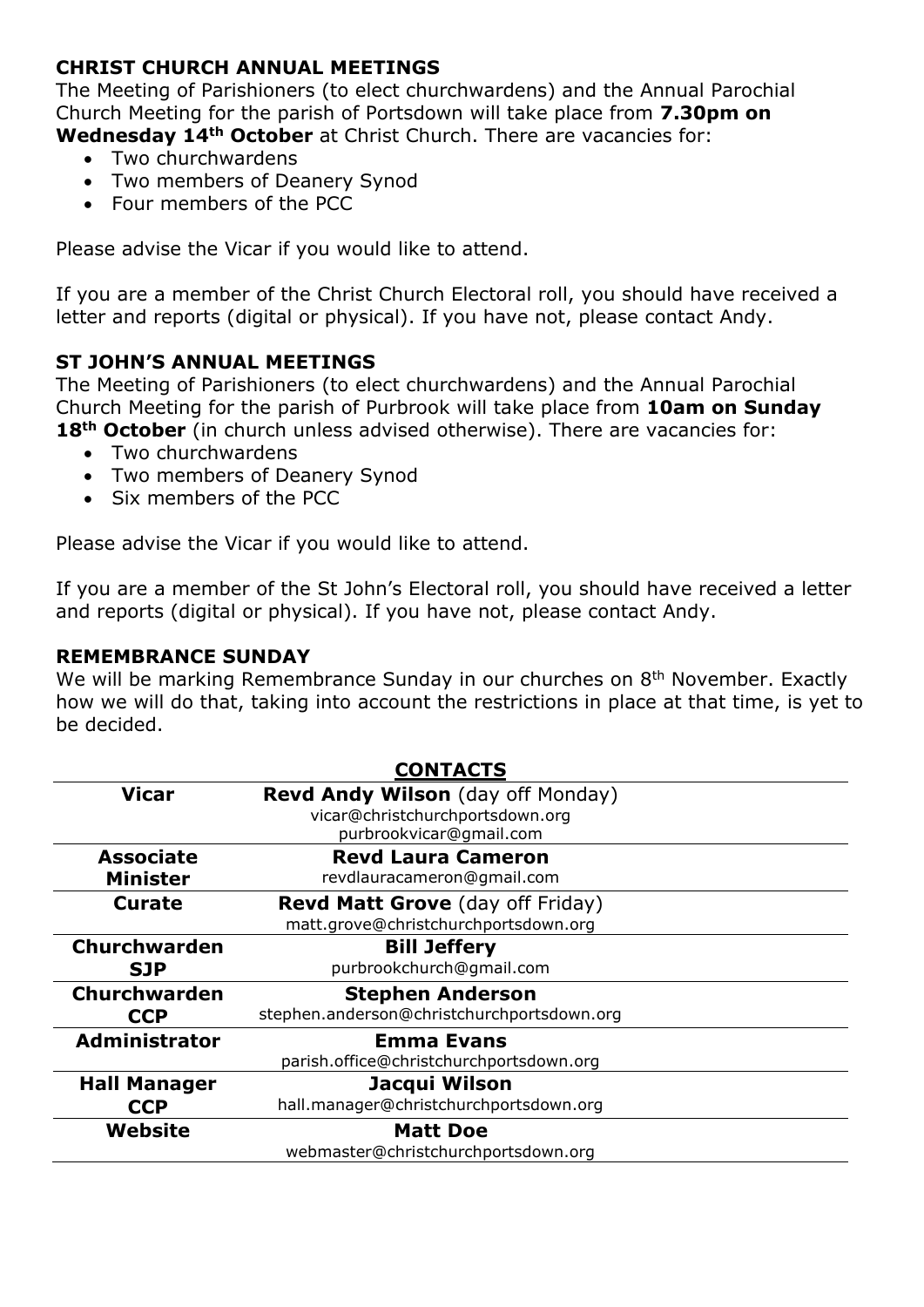# **Sunday 11 October 2020**

18th Sunday after Trinity

### **Collect**

God, our judge and saviour, teach us to be open to your truth and to trust in your love, that we may live each day with confidence in the salvation which is given through Jesus Christ our Lord. Amen.

#### **Exodus 32:1–14**

**<sup>32</sup>** When the people saw that Moses delayed to come down from the mountain, the people gathered around Aaron and said to him, 'Come, make gods for us, who shall go before us; as for this Moses, the man who brought us up out of the land of Egypt, we do not know what has become of him.<sup>' 2</sup> Aaron said to them, 'Take off the gold rings that are on the ears of your wives, your sons, and your daughters, and bring them to me.<sup> $3$ </sup> So all the people took off the gold rings from their ears, and brought them to Aaron.<sup>4</sup> He took the gold from them, formed it in a mould, and cast an image of a calf; and they said, 'These are your gods, O Israel, who brought you up out of the land of Egypt!' <sup>5</sup> When Aaron saw this, he built an altar before it; and Aaron made proclamation and said, 'Tomorrow shall be a festival to the Lord.' <sup>6</sup> They rose early the next day, and offered burnt-offerings and brought sacrifices of well-being; and the people sat down to eat and drink, and rose up to revel.  $7$  The Lord said to Moses, 'Go down at once! Your people, whom you brought up out of the land of Egypt, have acted perversely; <sup>8</sup> they have been quick to turn aside from the way that I commanded them; they have cast for themselves an image of a calf, and have worshipped it and sacrificed to it, and said, "These are your gods, O Israel, who brought you up out of the land of Egypt!" ' <sup>9</sup>The Lord said to Moses, 'I have seen this people, how stiff-necked they are.  $10$  Now let me alone, so that my wrath may burn hot against them and I may consume them; and of you I will make a great nation.'  $11$  But Moses implored the Lord his God, and said, 'O Lord, why does your wrath burn hot against your people, whom you brought out of the land of Egypt with great power and with a mighty hand?  $12$  Why should the Egyptians say, "It was with evil intent that he brought them out to kill them in the mountains, and to consume them from the face of the earth"? Turn from your fierce wrath; change your mind and do not bring disaster on your people.  $^{13}$  Remember Abraham, Isaac, and Israel, your servants, how you swore to them by your own self, saying to them, "I will multiply your descendants like the stars of heaven, and all this land that I have promised I will give to your descendants, and they shall inherit it for ever." ' <sup>14</sup> And the Lord changed his mind about the disaster that he planned to bring on his people.

### **Psalm 106:1–6, 19–23**

 $1$  Alleluia. Give thanks to the Lord, for he is gracious, for his faithfulness endures for ever. <sup>2</sup> Who can express the mighty acts of the Lord or show forth all his praise?  $3$  Blessed are those who observe what is right and always do what is just. <sup>4</sup> Remember me, O Lord, in the favour you bear for your people; visit me in the day of your salvation;  $5$  That I may see the prosperity of